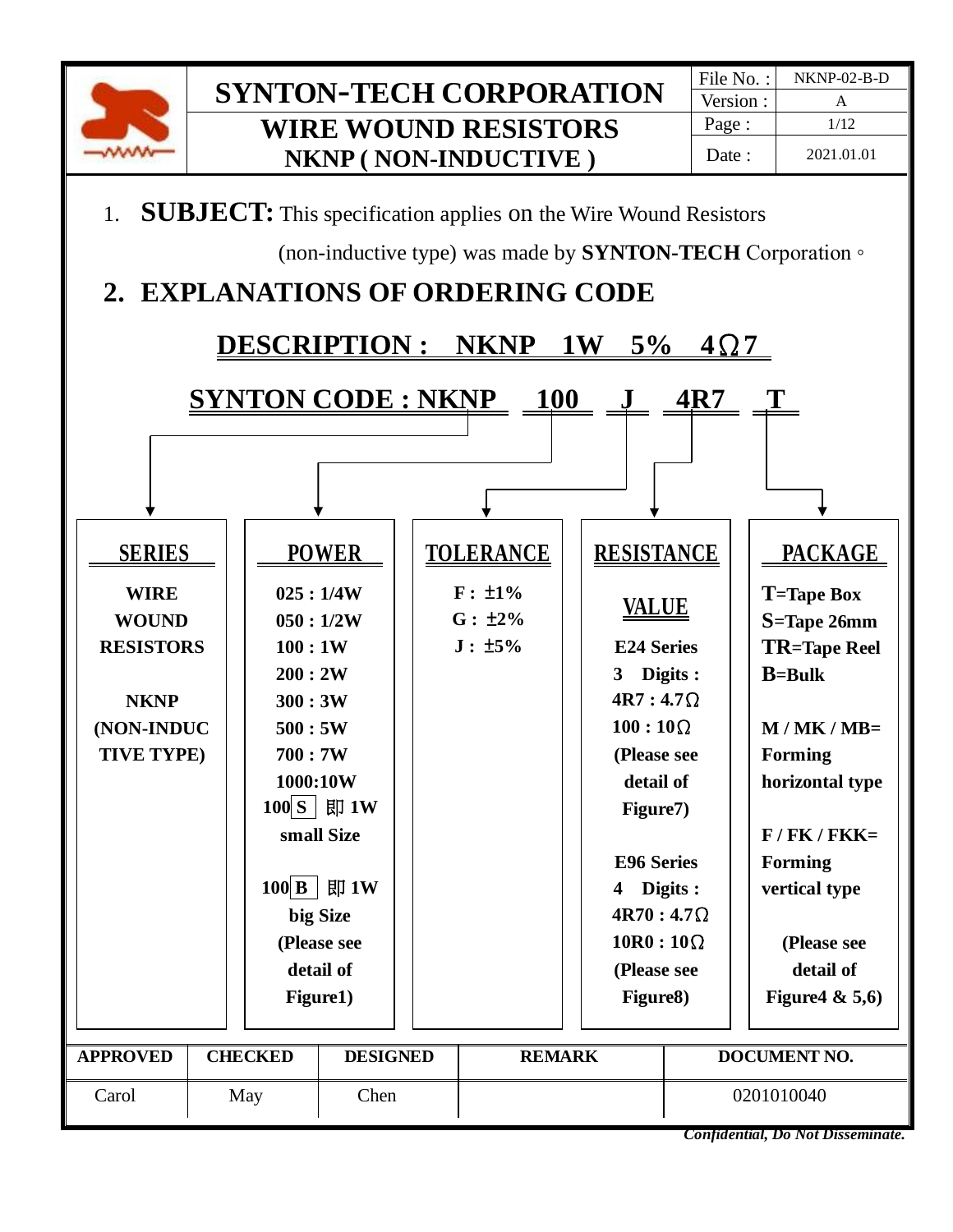

Version : Page : 2/12 Date : 2021.01.01

# **3. ELECTRICAL CHARACTERISTICS**

| <b>TYPE</b>                       | $-50$ | $-100S$                                                                         | $-100$            | $-200S$ | $-200$ | $-300S$ | $-300$ | $-500$                                           | $-500B$ | 700S | $-700$ | $-1000$ |
|-----------------------------------|-------|---------------------------------------------------------------------------------|-------------------|---------|--------|---------|--------|--------------------------------------------------|---------|------|--------|---------|
| Power Rating at<br>$70^{\circ}$ C | 1/2W  | 1W                                                                              | 1W                | 2W      | 2W     | 3W      | 3W     | 5W                                               | 5W      | 7W   | 7W     | 10W     |
| Operating Temp.<br>Range          |       | $-55^{\circ}$ C $\sim$ +155 $^{\circ}$ C                                        |                   |         |        |         |        |                                                  |         |      |        |         |
| Maximum<br>Working Volt.          | 250V  | 250V                                                                            | 300V              | 300V    | 300V   | 300V    | 300V   | 300V                                             | 300V    | 300V | 300V   | 350V    |
| Maximum<br>Overload Volt.         | 350V  | 350V                                                                            | 450V              | 450V    | 450V   | 450V    | 450V   | 450V                                             | 450V    | 450V | 450V   | 450V    |
| Dielectric<br>withstanding Volt.  | 300V  | 300V                                                                            | 400V              | 400V    | 400V   | 400V    | 400V   | 400V                                             | 400V    | 400V | 400V   | 400V    |
| Value Range                       |       | $0.1\Omega \sim 10\Omega$<br>Standard<br>$0.02\Omega\sim0.099\Omega$<br>Special |                   |         |        |         |        |                                                  |         |      |        |         |
| Temp. Coefficient                 |       |                                                                                 | $\pm 300$ PPM/°C. |         |        |         |        | special low to $\pm$ 25PPM high to $\pm$ 1500PPM |         |      |        |         |

Figure 1

## **4. POWER RATING**

 **(1)Power Derating** : The rated power at the temperature in excess of 70℃ shall be derated in accordance with figure2

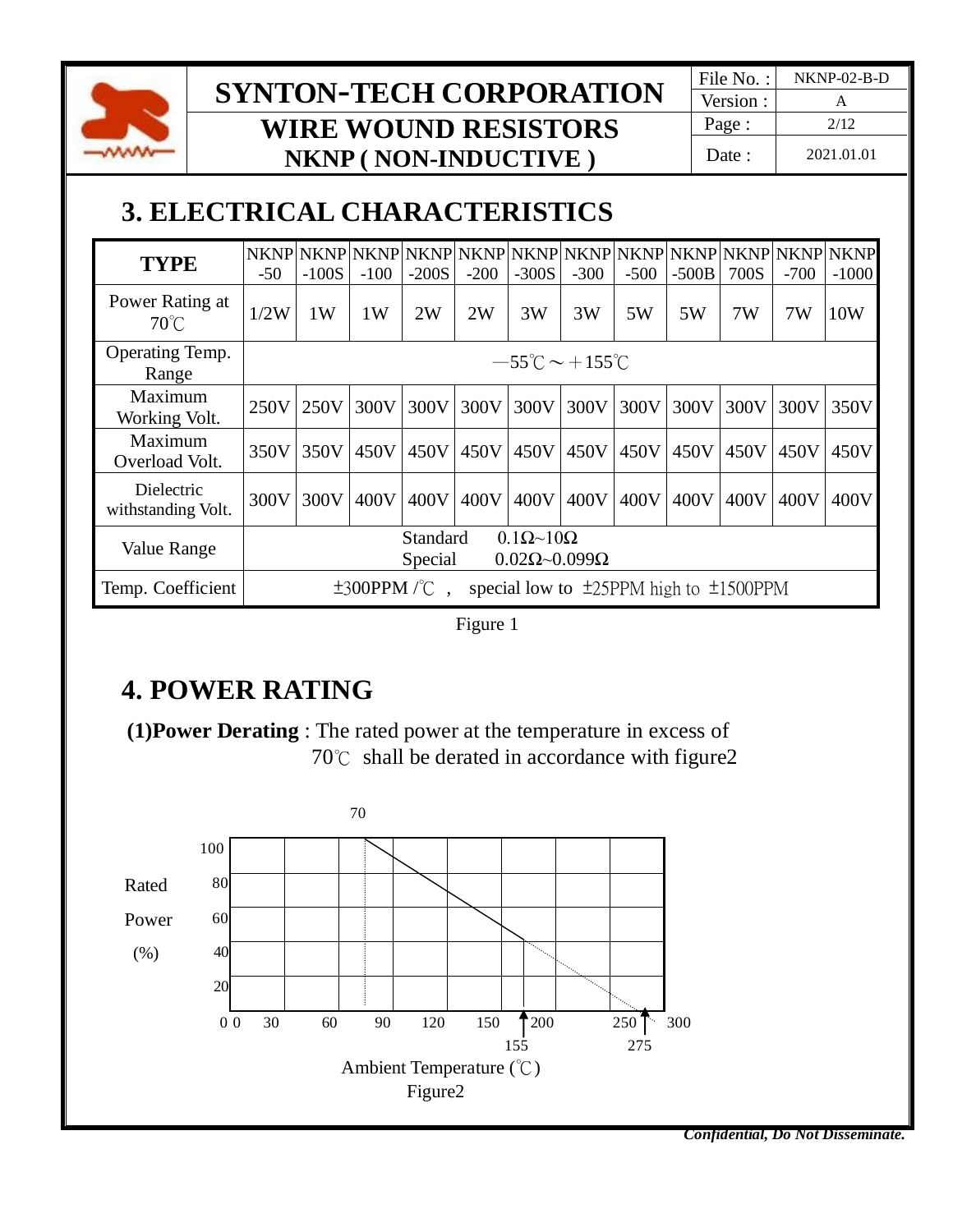

Version : Page : 3/12 Date : 2021.01.01

 **(2)Rated Voltage :** The DC or AC(rms) continuous working voltage corresponding to the rated power is determined by the following formula:

$$
E = \sqrt{R \times P}
$$

Where E : Continuous rated DC or AC (rms) working voltage (v)

P : Rated power (w)

R : Resistance value  $(\Omega)$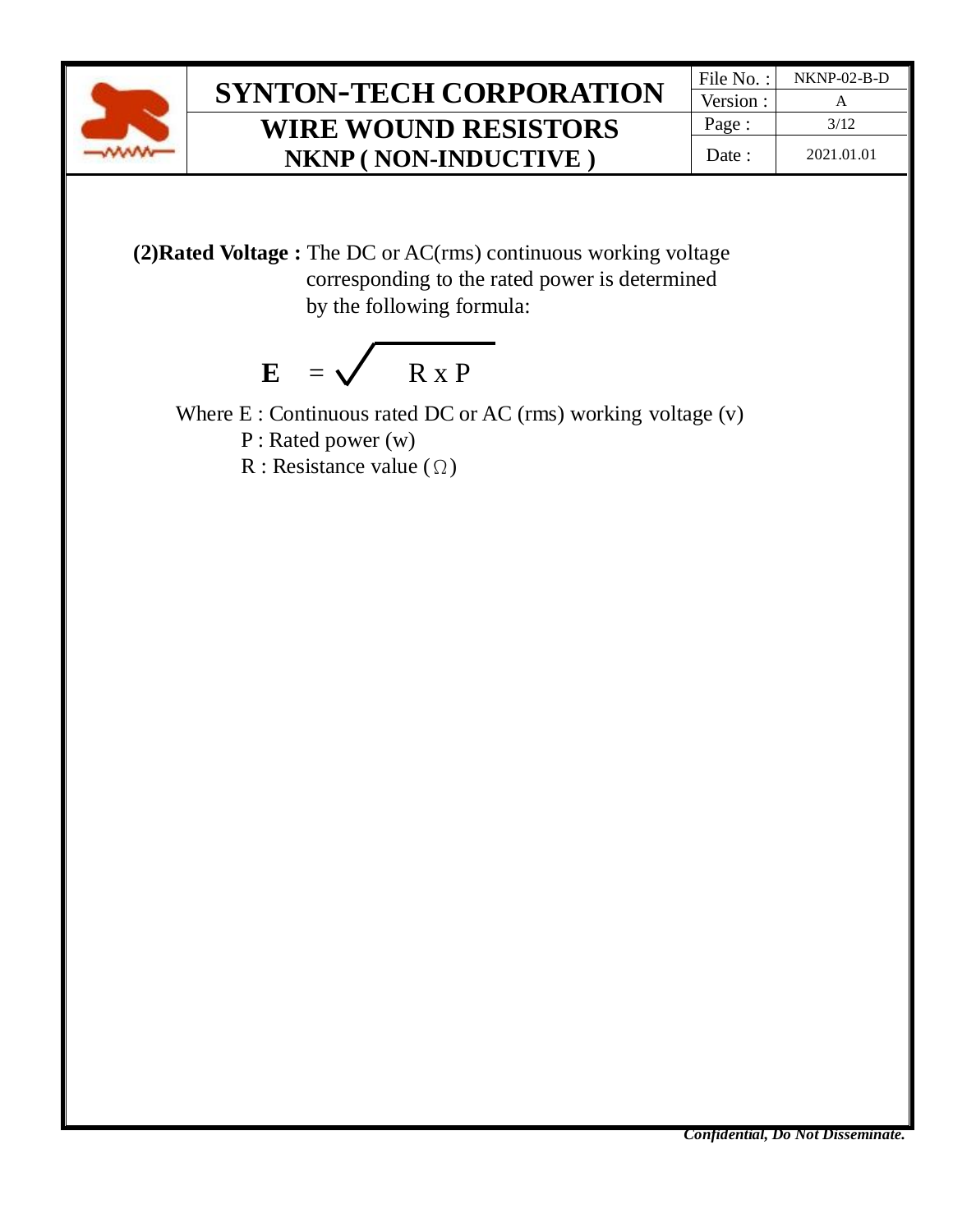| ï          |  |
|------------|--|
| $\sim$ $-$ |  |

Version : Page : 4/12 Date : 2021.01.01

# **5. DIMENSIONS**



#### Unit:m/m

| <b>TYPE</b>      | L             | D             | H          | d              |  |
|------------------|---------------|---------------|------------|----------------|--|
| NKNP-50          |               |               | $25 \pm 3$ |                |  |
| NKNP-100S        | $9.0 \pm 1.5$ | $3.2 \pm 1.5$ |            | $0.5 \pm 0.1$  |  |
| <b>NKNP-100</b>  |               | $4.5 \pm 1.5$ | $35 \pm 3$ |                |  |
| NKNP-200S        | $11 \pm 1.5$  |               |            | $0.65 \pm 0.1$ |  |
| <b>NKNP-200</b>  |               |               |            | $0.7 \pm 0.1$  |  |
| NKNP-300S        | $15 \pm 1.5$  | $5.0 \pm 1.5$ | $35 \pm 3$ |                |  |
| <b>NKNP-300</b>  | $17 \pm 1.5$  | $6.0 \pm 1.5$ | $35 \pm 3$ |                |  |
| <b>NKNP-500</b>  |               |               |            | $0.7 \pm 0.1$  |  |
| NKNP-500B        |               |               |            |                |  |
| <b>NKNP-700S</b> | $24 \pm 1.5$  | $8.0 \pm 1.5$ | $35 \pm 3$ | $0.7 \pm 0.1$  |  |
| <b>NKNP-700</b>  | $39 \pm 2.0$  | $8.0 \pm 1.5$ | $28 \pm 3$ | $0.7 \pm 0.1$  |  |
| <b>NKNP-1000</b> | $52 \pm 3.0$  | $8.0 \pm 1.5$ | $35 \pm 3$ | $0.7 \pm 0.1$  |  |

Figure3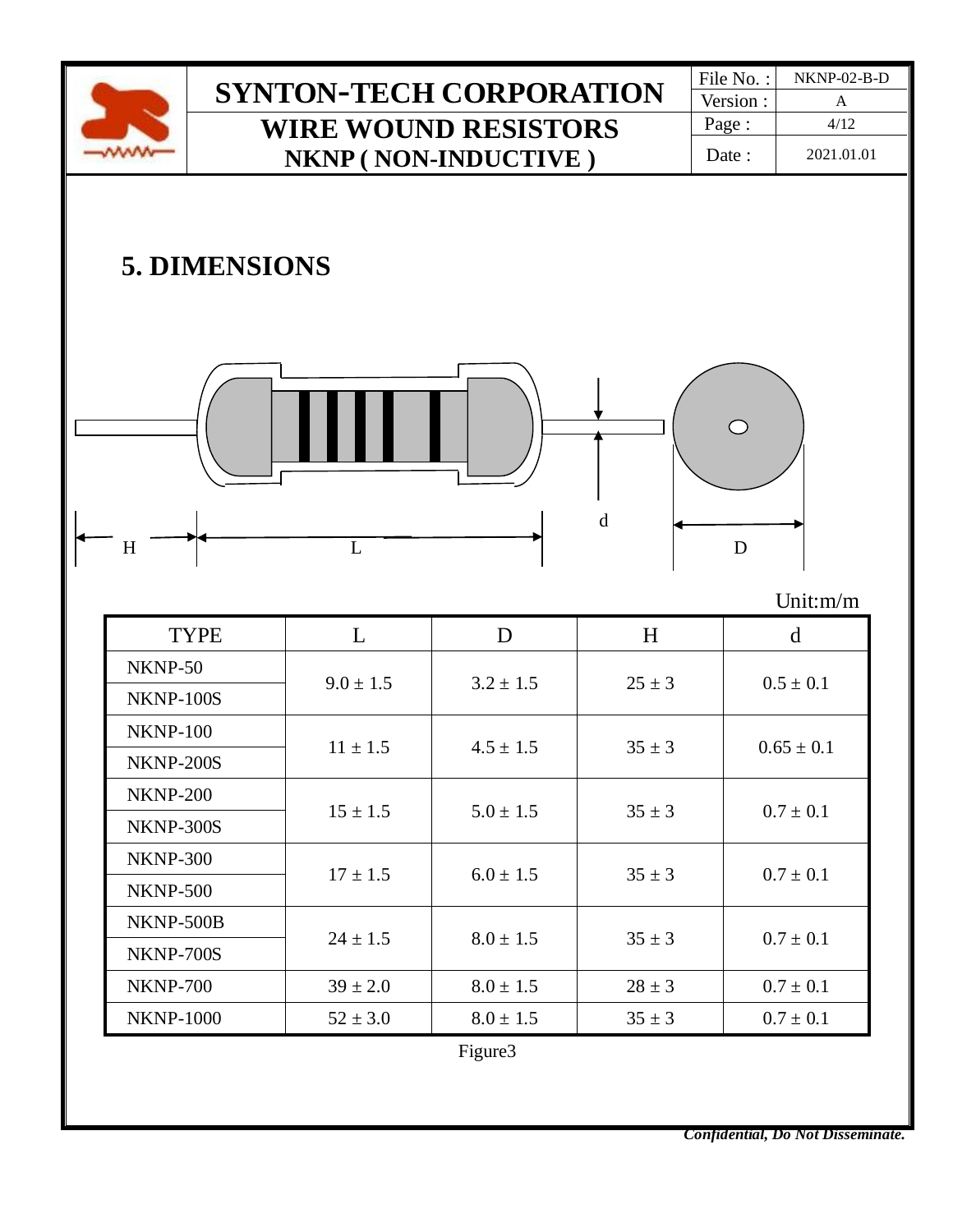

Version : Page : 5/12 Date : 2021.01.01

### **(1)FORMING PACKING**

**M / MK / MB= Forming horizontal type**







| <b>TYPE</b>                        | <b>POWER</b> | <b>FORMING</b><br><b>Type</b> | ${\bf P}$<br>± 1 | H<br>$\pm 2.5$ | H1<br>± 1 | H2<br>± 1 | H3<br>±1 | <b>H4</b><br>±1 |
|------------------------------------|--------------|-------------------------------|------------------|----------------|-----------|-----------|----------|-----------------|
| NKNP-50                            | 1/2W         | M                             | $12.5-$          | $10-$          |           |           |          |                 |
| NKNP-100S                          | 1W           | MK.MB                         |                  |                | 5<br>8    | $3\sim$   | 5<br>8   | $5-$            |
| <b>NKNP-100</b>                    | 1W<br>2W     | M                             |                  | $10-$          |           |           |          |                 |
| NKNP-200S                          |              | MK.MB                         | $15-$            |                | 5<br>8    | $3\sim$   | 5<br>8   | $5-$            |
| <b>NKNP-200</b>                    | 2W           | M                             |                  | $10-$          |           |           |          |                 |
| NKNP-300S                          | 3W           | MK MB                         | $20-$            |                | 5<br>8    | $3\sim$   | 5<br>8   | $5\sim$         |
| <b>NKNP-300</b><br><b>NKNP-500</b> | 3W           | M                             |                  | $10-$          |           |           |          |                 |
|                                    | 5W           | MK MB                         | $25 -$           |                | 8         | $3\sim$   | 8        | $5-$            |

Unit : m/m

Remark: 1. B =  $1.15 \sim$ 

#### *ALTERNATE MARKING METHOD ALSO AVAILABLE ON REQUEST.*

Figure4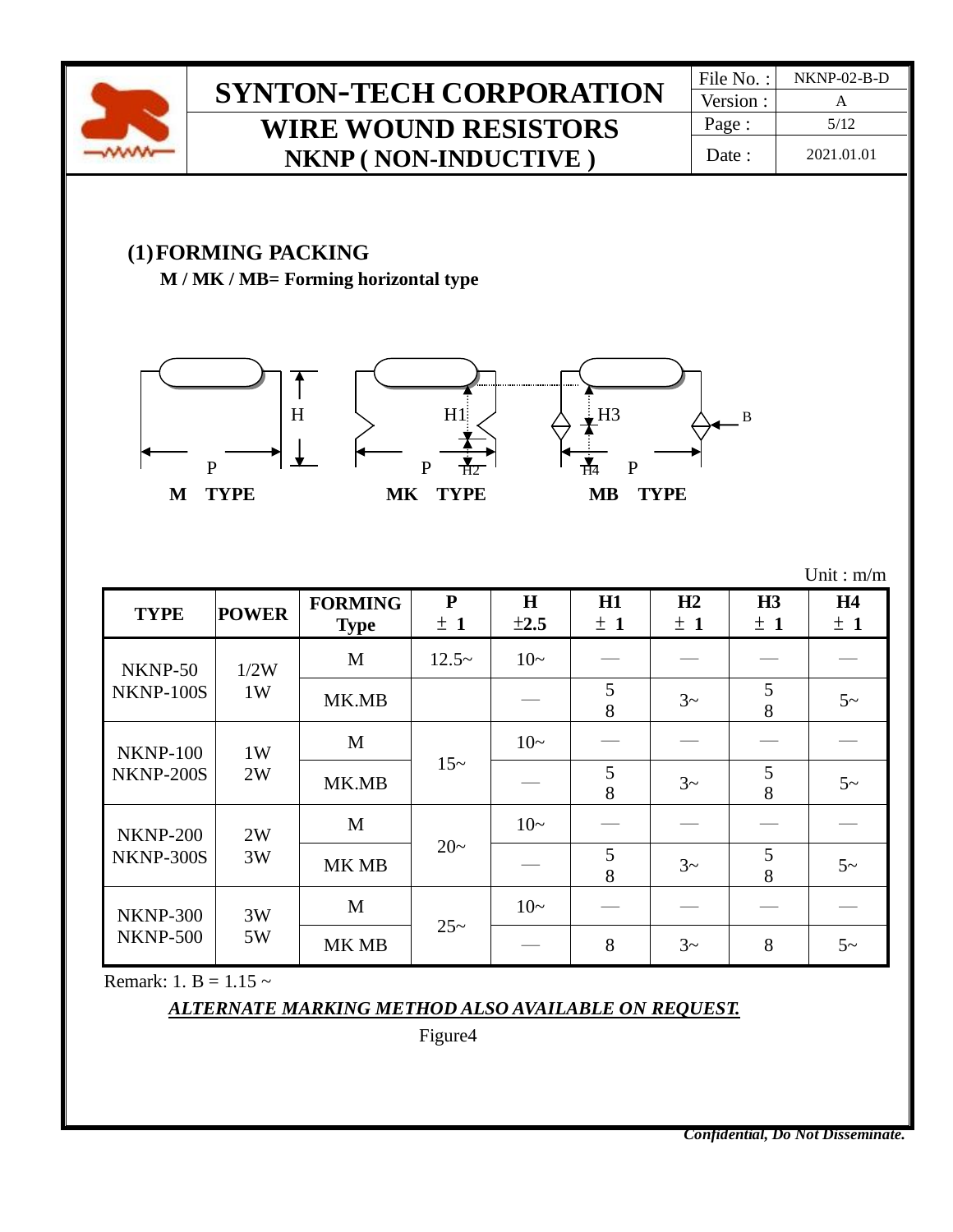

Version : Page : 6/12 Date : 2021.01.01

### **(2)FORMING PACKING**

**F / FK / FKK=Forming vertical type**









Unit : m/m

| <b>TYPE</b>                        | <b>POWER</b> | <b>FORMING</b><br><b>Type</b> | ${\bf P}$<br>± 1 | $\mathbf{A}$<br>±1 | $\mathbf{A1}$<br>±1 | A2<br>±1 | A3<br>±1   | ${\bf A0}$<br><b>Max</b> |
|------------------------------------|--------------|-------------------------------|------------------|--------------------|---------------------|----------|------------|--------------------------|
|                                    |              | F                             | $5 - 10$         | $5\sim$            |                     |          |            | 4.0                      |
| NKNP-50<br><b>NKNP-100S</b>        | 1/2W<br>1W   | <b>FK</b>                     | $5 - 10$         |                    |                     |          | $25 \pm 3$ | 4.0                      |
|                                    |              | FK FKK                        | $5 - 10$         |                    | $\overline{4}$      | $3\sim$  | $5\sim$    | 4.0                      |
| <b>NKNP-100</b>                    | 1W<br>2W     | F                             | $5 - 10$         | $5\sim$            |                     |          |            | 4.0                      |
| NKNP-200S                          |              | <b>FK FKK</b>                 | $5 - 10$         |                    | $\overline{4}$      | $3\sim$  | $5\sim$    | 4.0                      |
| <b>NKNP-200</b>                    | 2W           | F                             | $5 - 10$         | $5\sim$            |                     |          |            | 4.0                      |
| <b>NKNP-300S</b>                   | 3W           | <b>FK FKK</b>                 | $5 - 10$         |                    | $\overline{4}$      | $3\sim$  | $5\sim$    | 4.0                      |
| <b>NKNP-300</b><br><b>NKNP-500</b> | 3W           | $\mathbf{F}$                  | $5 - 10$         | $5\sim$            |                     |          |            | 4.0                      |
|                                    | 5W           | FK FKK                        | $5 - 10$         | $5\sim$            | $\overline{4}$      | $3\sim$  | $5\sim$    | 4.0                      |
| Domorly $17 - 2 +1$                |              | $V = 2 + 0.5$                 |                  |                    |                     |          |            |                          |

Remark:  $1.Z = 3 \pm 1$ .  $K = 2 \pm 0.5$ ,

#### *ALTERNATE MARKING METHOD ALSO AVAILABLE ON REQUEST.*

Figure5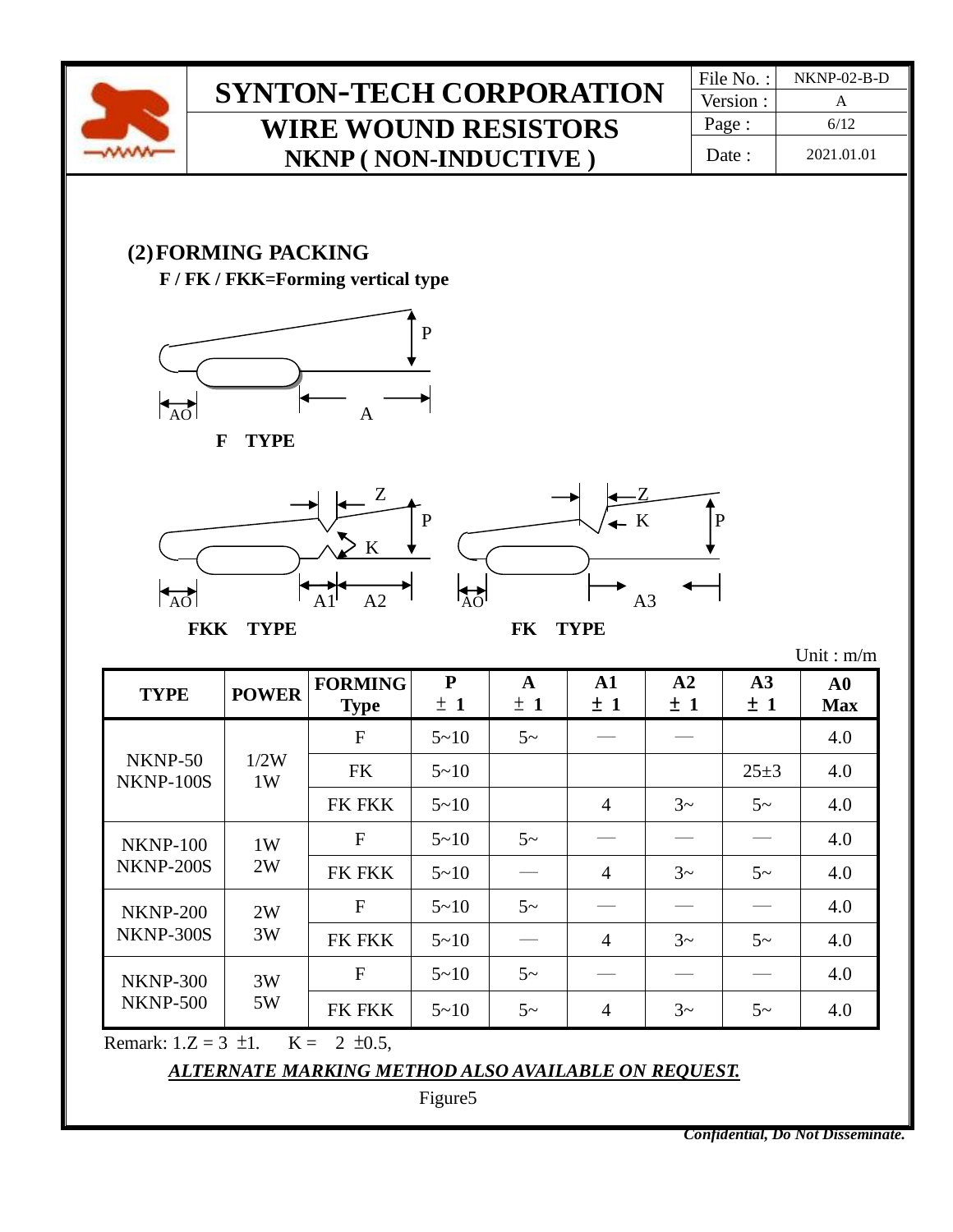

Version : Page : 7/12 Date : 2021.01.01

### **(3) TAPE PACKING (T-TYPE)**



| <b>TYPE</b>                         | SIZE   | T            | P<br>±0.5       | W<br>±0.5           | $D_1-D_2$<br>Max. | E<br>Max.    | Z<br>Max. | S<br>Max.    | Min. |
|-------------------------------------|--------|--------------|-----------------|---------------------|-------------------|--------------|-----------|--------------|------|
| NKNP-50<br><b>NKNP-100S</b>         | $T-52$ | $52 \pm 2.0$ | 5               | 6                   | 1.2               | $\mathbf{1}$ | 1.2       | 1            | 3    |
|                                     | $T-52$ | $52\pm2.0$   | $5\overline{)}$ | 6                   | 1.2               | 1            | 1.2       | 1            | 3    |
| <b>NKNP-100</b><br><b>NKNP-200S</b> | $T-63$ | 63±2.0       | 5               | 6                   | 1.4               | 1            | 1.2       | 1            | 3    |
|                                     | $T-74$ | $74 + 2.0$   | 5               | 6                   | 1.4               | 1            | 1.2       | 1            | 3    |
|                                     | $T-52$ | $52 \pm 2.0$ | 10              | 6                   | 1.2               | $\mathbf{1}$ | 1.2       | 1            | 3    |
| <b>NKNP-200</b><br><b>NKNP-300S</b> | $T-63$ | 63±2.0       | 10              | 6                   | 1.4               | $\mathbf{1}$ | 1.2       | 1            | 3    |
|                                     | $T-74$ | $74 + 2.0$   | 10              | 6                   | 1.4               | 1            | 1.2       | $\mathbf{1}$ | 3    |
| <b>NKNP-300</b>                     | $T-63$ | 63±2.0       | 10              | 6                   | 1.4               | 1            | 1.2       | 1            | 3    |
| <b>NKNP-500</b>                     | $T-74$ | $74 + 2.0$   | 10              | 6                   | 1.4               | $\mathbf{1}$ | 1.2       | 1            | 3    |
| NKNP-500B<br><b>NKNP-700S</b>       | T-86   | 86±2.0       | 10              | 6                   | 1.4               | $\mathbf{1}$ | 1.2       | 1            | 3    |
|                                     |        |              |                 | Figure <sub>6</sub> |                   |              |           |              |      |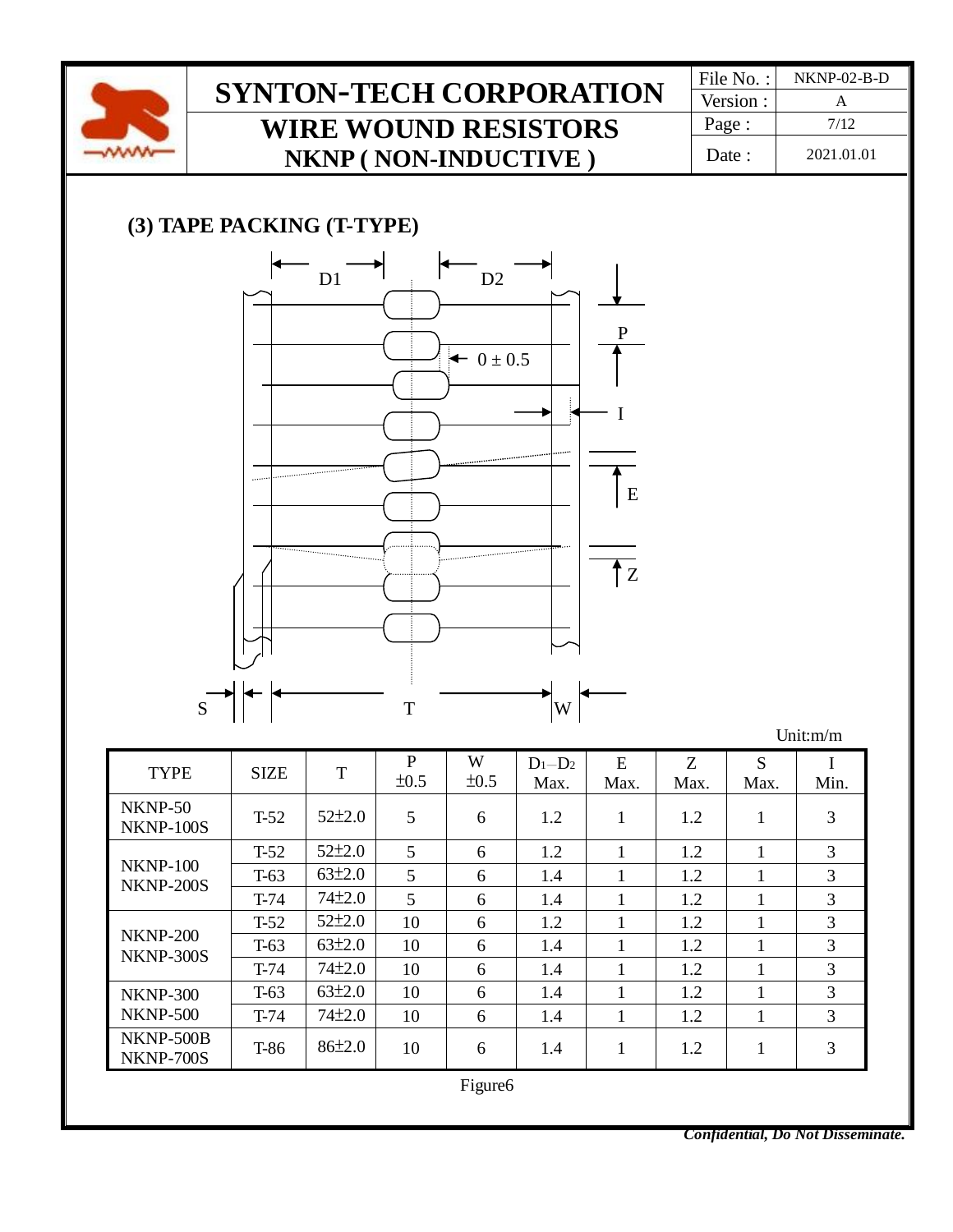

Version : Page:  $\vert$  8/12 Date: 2021.01.01

## **6. CHARACTERISTICS**

### **(1) Resistance to Soldering Heat**

Test Method : Immerse each terminal wire of a resistor up to 4±0.8mm away from the resistor body in the solder tank at  $350\pm10^{\circ}$  for  $3\pm0.5$  seconds. Measure resistance in 3 hours. Acceptance Standard : .Resistance shall not change more than  $\pm 1\%$ . No evidence of mechanical damage.

#### **(2) Vibration**

Test Method : Total amplitude of 1.5mm. The frequency shall vary from 10 HZ to 55 HZ, for approximate 1 second. Make this test in the direc tion parallel to the resistor axis, and up/down for 2 hours respectively. (al together 6 hours.) Acceptance Standard : Resistance shall not change more than  $\pm 1\%$ . No evidence of mechanical damage.

#### **(3) Moisture Resistance**

Test Method : At temperature of  $40\pm2^{\circ}$  and a relative humidity of 90-95% for  $1000\pm12$  hours, under a rating DC voltage for hours on and 1/2 hour off. Acceptance Standard : Resistance shall not change more than  $\pm 3\%$ . No evidence of mechanical damage.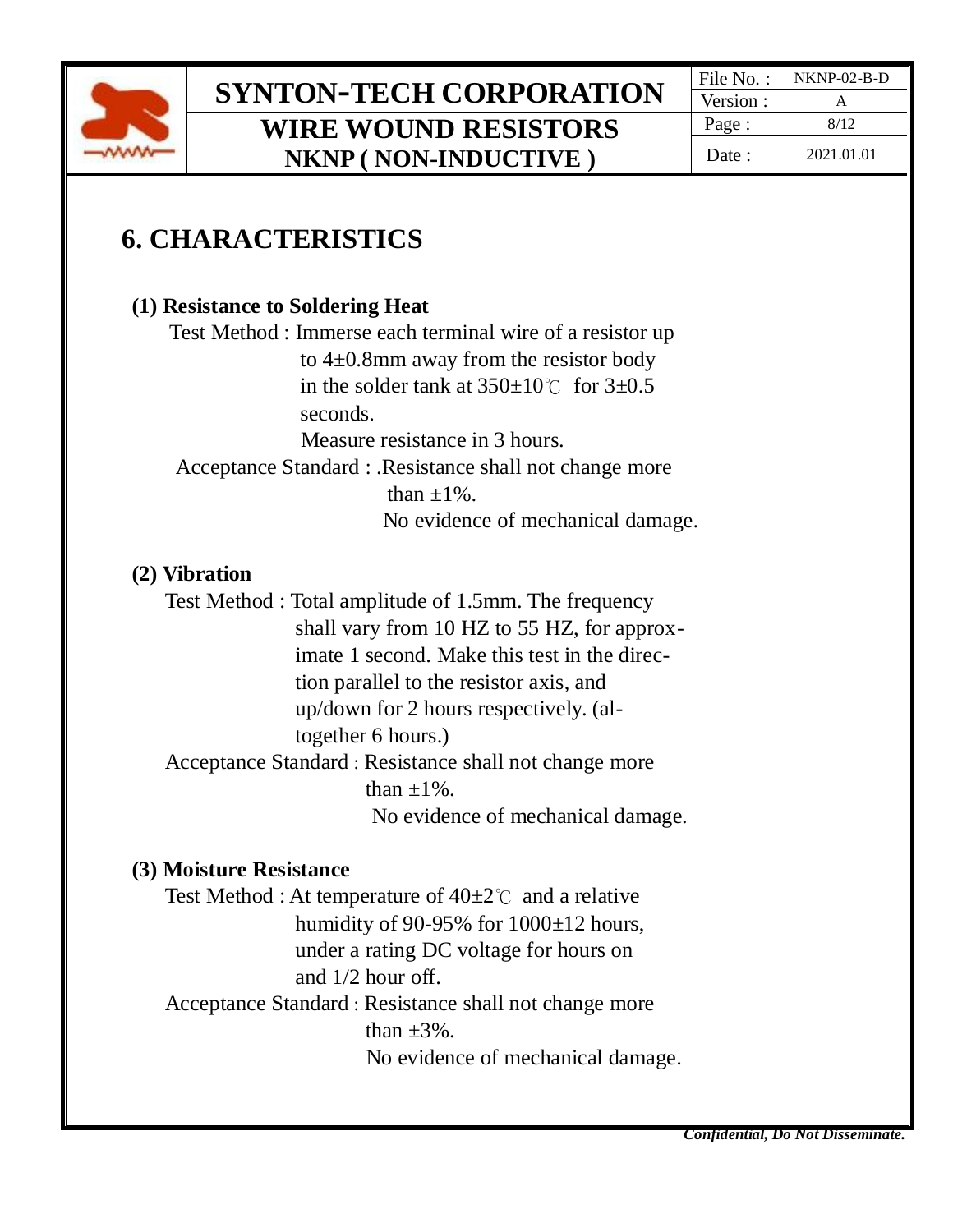

### **(4) Load Life**

Test Method : Thermostatic chamber at a temperature of 70 $±5^{\circ}$ C under a rated DC voltage for 1.5 hours on and 1/2 hour off repeat this cycle for  $1000+12$  hours. Acceptance Standard : Resistance shall not change more

than  $\pm 3\%$ .

No evidence of mechanical damage.

### **(5) Dielectric Withstanding Voltage**

Test Method : Resistors shall be clamped in the trough of a 90 degree metallic V-black, apply AC between this electrode and another lead wire for 1 minute.

 Acceptance Standard : Resistance shall not change more than  $+1\%$ . No evidence of mechanical damage.

### **(6) Insulation Resistance**

Test Method : Resistors shall be clamped in the trough of a 90 degree metallic V-block, apply DC 100V between this electrode and another lead wire for 1 minute. Acceptance Standard : 1,000M ohm above

### **(7) Short-Time Overload**

Test Method : Resistors shall be tested 2.5 times rated voltage for 5 seconds at ambient room temperature.

 Acceptance Standard : Resistance shall not change more than  $\pm 2\%$ . No evidence of mechanical damage.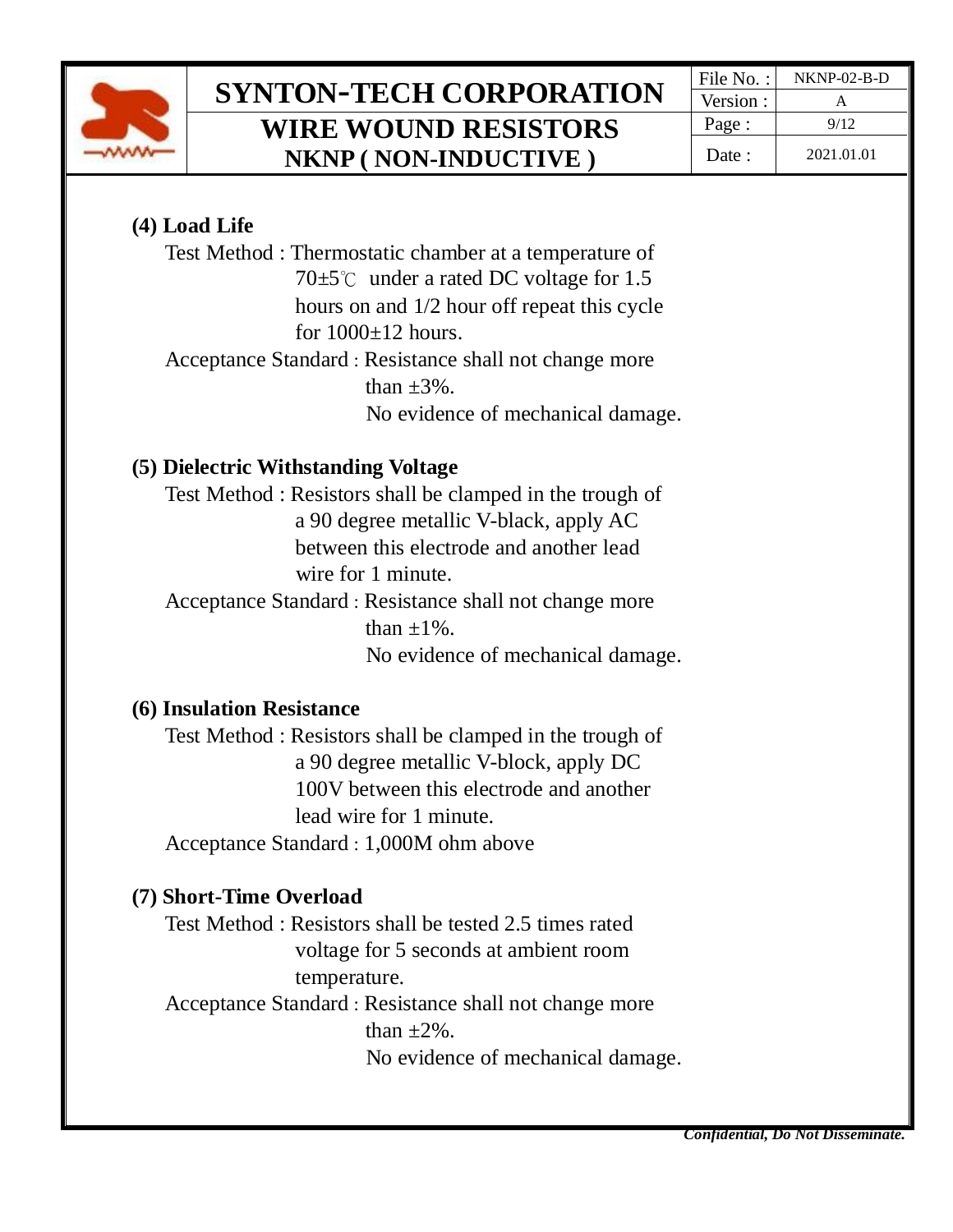

### (**8) Inductance**

Test Method : inductance less than 1uH Test Instruments : 1.HP 4342A Q METER

2.YEW 2755 WHEATSTONE BRIDGE

3. DELICA GRID-DIP METER

### **(9) Soldering Recommendation**

Test Method : The Standard Length of epoxy on the terminal of our product is less than 1.5mm. Also, the Standard Welding Point must be over than 1.6mm from Resistor body.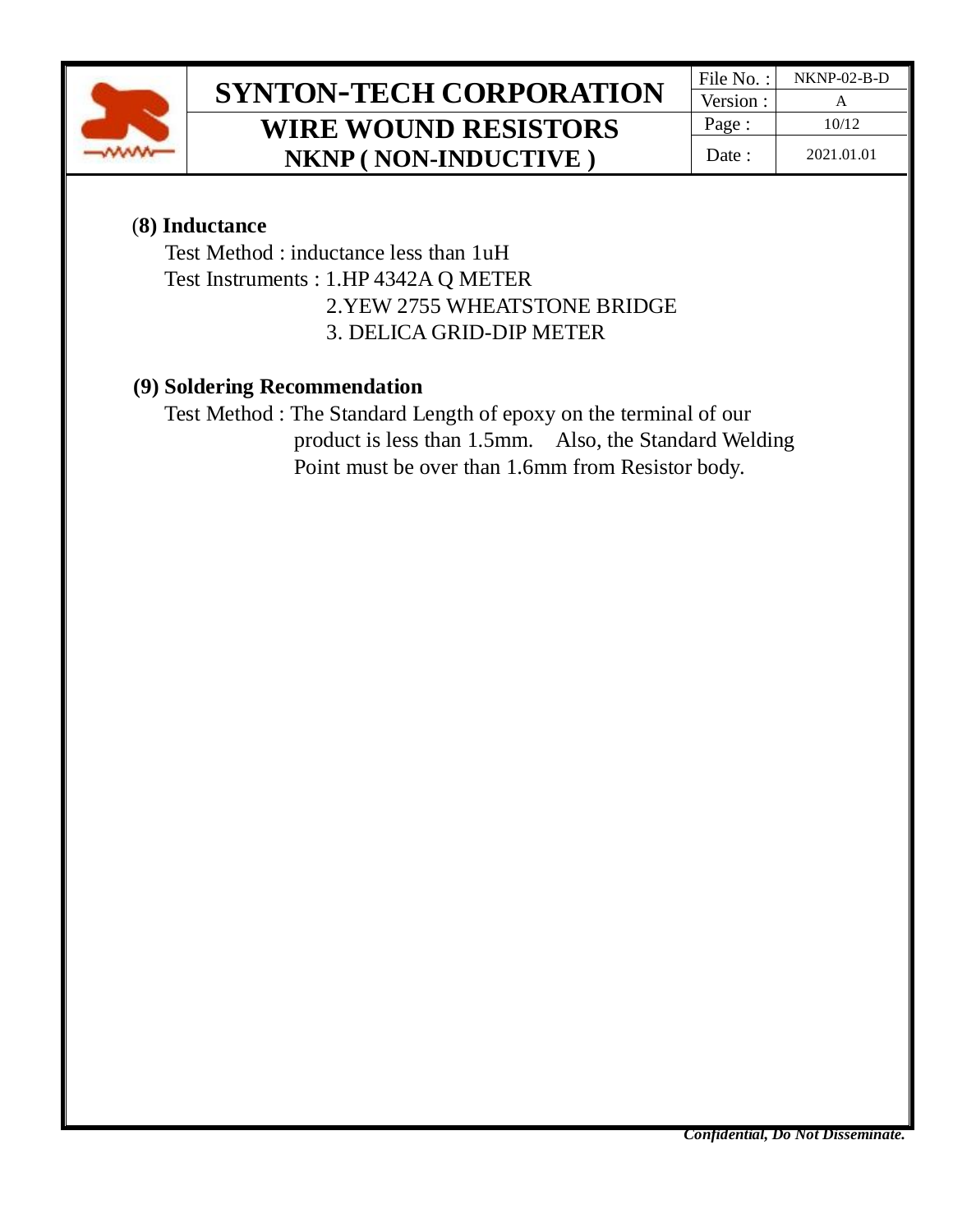

# **7. COLOR CODING**

**7.1 J (** ±**5% )**

### \*\* **Non-inductive type distinguish color code(BLACK)**



| <b>Color</b> | 1st,             | 2nd<br>(Significant Figure) | 3rd<br>(Multiplier) | 4th<br>(Tolerance) | 5th<br>(Distinguish<br>color code) |  |  |  |  |
|--------------|------------------|-----------------------------|---------------------|--------------------|------------------------------------|--|--|--|--|
| <b>Black</b> | $\boldsymbol{0}$ | $\boldsymbol{0}$            | 10 <sup>0</sup>     |                    |                                    |  |  |  |  |
| <b>Brown</b> | 1                | 1                           | 10 <sup>1</sup>     |                    |                                    |  |  |  |  |
| Red          | $\overline{2}$   | $\overline{2}$              | 10 <sup>2</sup>     |                    |                                    |  |  |  |  |
| Orange       | 3                | 3                           | $10^3$              |                    |                                    |  |  |  |  |
| Yellow       | $\overline{4}$   | $\overline{4}$              | 10 <sup>4</sup>     |                    |                                    |  |  |  |  |
| Green        | 5                | 5                           | 10 <sup>5</sup>     |                    | <b>Black</b>                       |  |  |  |  |
| Blue         | 6                | 6                           | 10 <sup>6</sup>     |                    |                                    |  |  |  |  |
| Violet       | 7                | 7                           | 10 <sup>7</sup>     |                    |                                    |  |  |  |  |
| Gray         | 8                | 8                           | $10^8$              |                    |                                    |  |  |  |  |
| White        | 9                | 9                           | 10 <sup>9</sup>     |                    |                                    |  |  |  |  |
| Gold         |                  |                             | $10^{-1}$           | $\pm 5\%$ )<br>J(  |                                    |  |  |  |  |
| Silver       |                  |                             | $10^{-2}$           |                    |                                    |  |  |  |  |
| Plain        |                  |                             | $10^{-3}$           |                    |                                    |  |  |  |  |
| Figure7      |                  |                             |                     |                    |                                    |  |  |  |  |